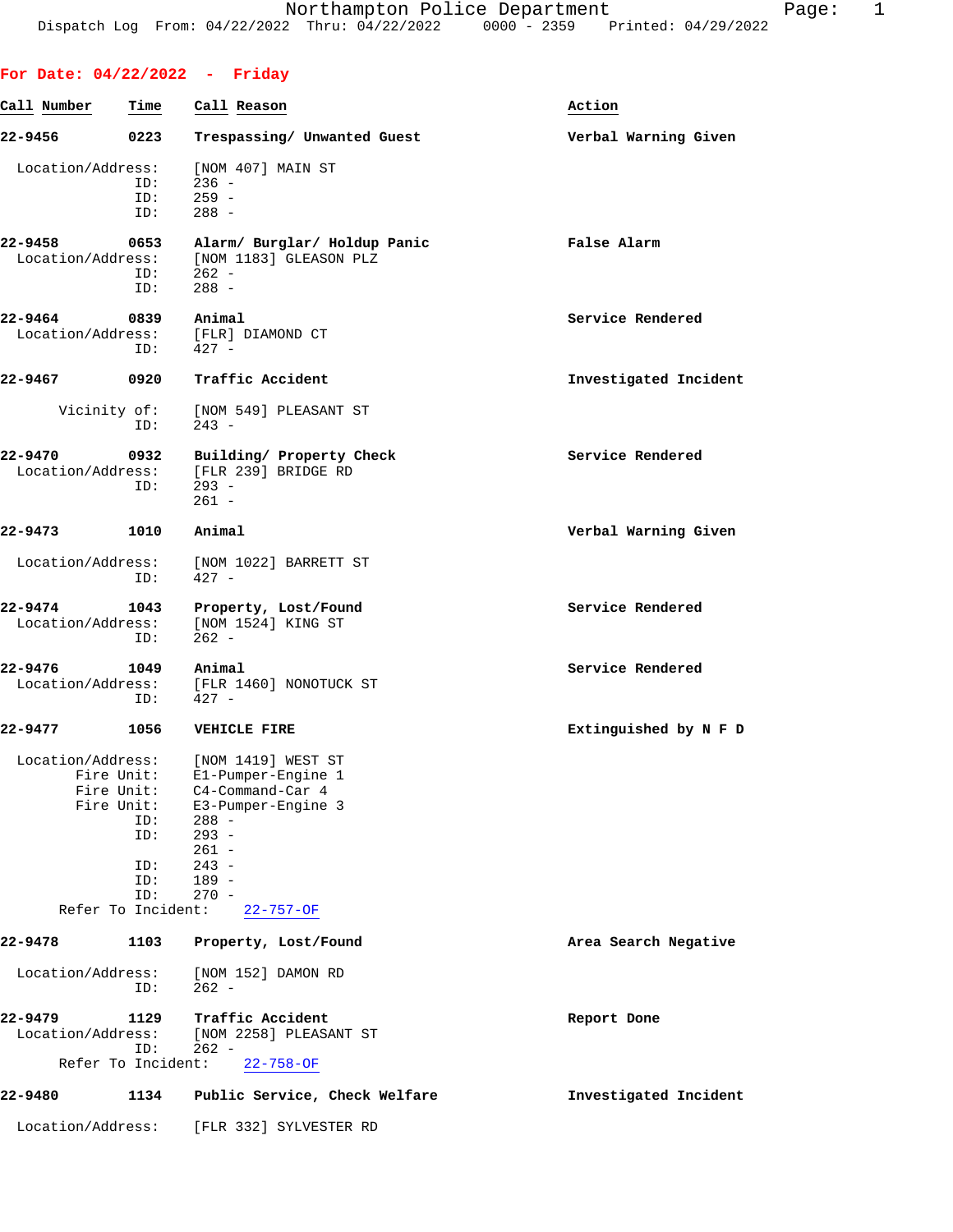ID: 297 - **22-9483 1159 Park and Walk Service Rendered** Location/Address:<br>ID: ess: MAIN ST<br>ID: 189 -<br>ID: 288 -288 -**22-9484 1221 Traffic, Complaint/Hazard Service Rendered** Service Rendered Location/Address: [NOM 85] JACKSON ST ess: [NOM 85] JACKSON ST<br>ID: 293 - ID: 293 - 261 - **22-9485 1222 Investigation Report Done** Location/Address: PLEASANT ST<br>ID: 243 - ID: 243 - **22-9486 1237 Motor Vehicle Stop Cite/ Warning Issued/ Traffic** Location/Address: COOKE AVE<br>ID: 293 - ID: 293 -  $261 -$ **22-9487 1240 Traffic, Complaint/Hazard Area Search Negative** Location/Address: EASTHAMPTON RD ID: 262 - **22-9491** 1330 Animal 10 22-9491 Service Rendered Location/Address: S PARK TER<br>ID: 427 - ID: 427 - **22-9492 1348 Theft/ Larceny Service Rendered** Location/Address: [NOM 177] N KING ST ID: 288 -<br>ID: 262 - $262 -$  ID: 293 -  $261 -$ <br> $243 243 -$  ID: 199 - ID: 263 - Refer To Arrest: 22-153-AR Refer To Arrest: 22-154-AR Additional Activity: 04/22/2022 1445 Wojcicki - 5704, Garrett Patrol 0 Hrs 13 Min Additional Activity: 04/22/2022 1446 Eline-8276, Madison Other 2 Hrs 22 Min **22-9495 1356 Suspicious/Wanted Person Gone** Location/Address: [NOM 188] CENTER ST ID: 297 - **22-9498 1447 Harassment / Stalking Report Done** Location/Address: [NOM 2199] MAIN ST ID: 245 - Refer To Incident: 22-760-OF **22-9504 1543 Traffic, Complaint/Hazard Referred to Taken Other Agency** Location/Address: MT TOM RD **22-9505 1550 ASSIST OTHER AGENCY Investigated Incident** Location/Address: [NOM 188] CENTER ST<br>ID: 270 - $270 -$  ID: 263 - **22-9506 1603 Assist/ Service Calls Investigated Incident** Location/Address: [NOM 15] BRIDGE ST ID: 298 -

> $7D: 242 -$ 298 -242 -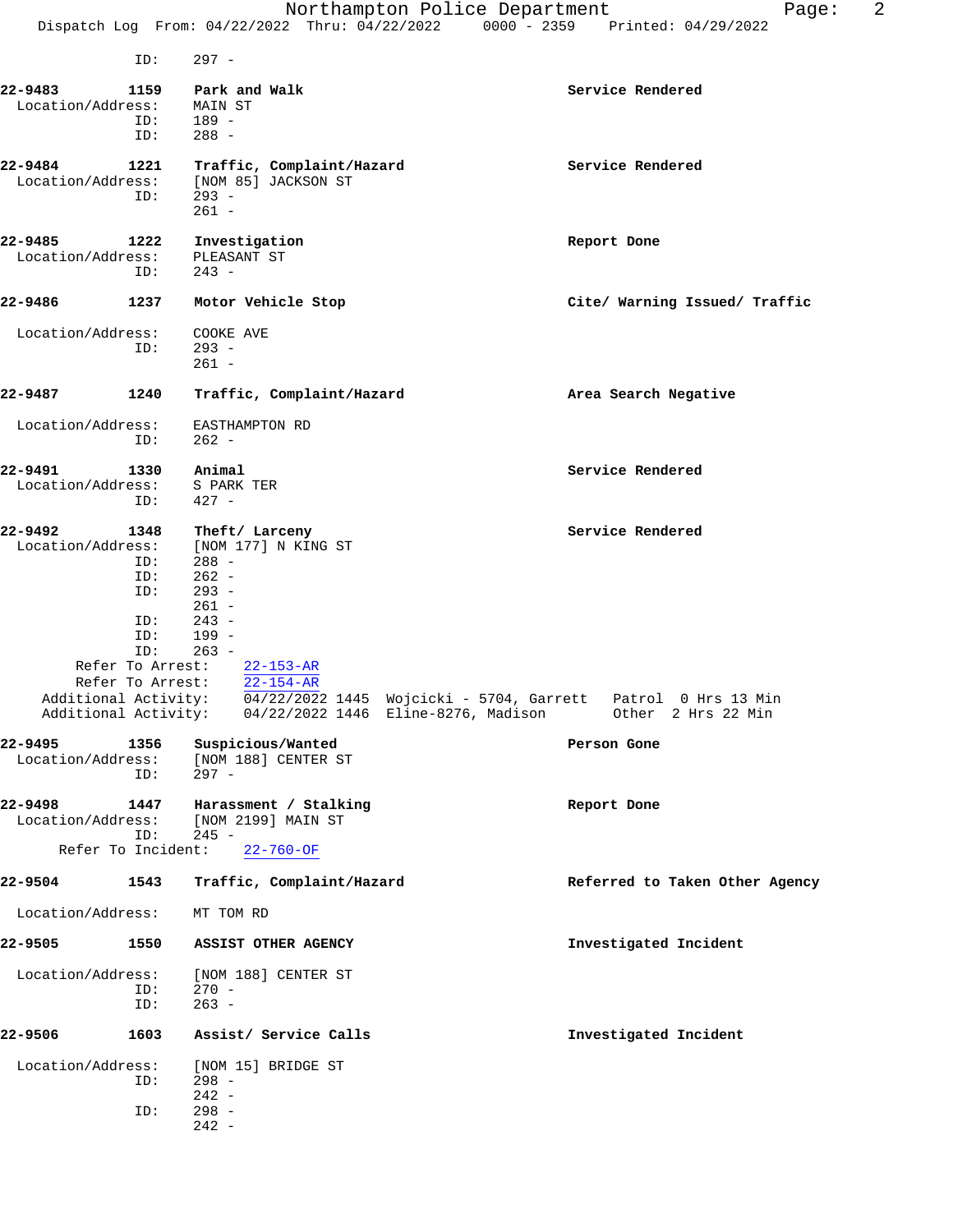| 22-9508                      | 1618<br>ID:        | Disturbance<br>Location/Address: [NOM 2401] MAIN ST<br>$ID: 245 -$<br>$298 -$<br>$242 -$ | Service Rendered              |
|------------------------------|--------------------|------------------------------------------------------------------------------------------|-------------------------------|
| 22-9509<br>Location/Address: | 1626<br>ID:        | Traffic Control<br>[NOM 1192] BRIDGE ST<br>199 -                                         | Service Rendered              |
| 22-9510<br>Location/Address: | 1628<br>ID:        | Animal<br>KING ST<br>$178 -$                                                             | Service Rendered              |
| 22-9511                      | 1637               | Traffic Accident                                                                         | Investigated Incident         |
| Location/Address:            |                    | MT TOM RD<br>ID: 298 -<br>$242 -$                                                        |                               |
| 22-9512                      | 1642               | Motor Vehicle Stop                                                                       | Cite/ Warning Issued/ Traffic |
| Vicinity of:                 | ID:<br>ID:         | PLEASANT ST + SERVICE CENTER RD<br>$245 -$<br>199 -                                      |                               |
| 22-9513<br>Location/Address: | 1702<br>ID:<br>ID: | Alarm/ Burglar/ Holdup Panic<br>[NOM 342] PLEASANT ST<br>210 -<br>$298 -$<br>$242 -$     | False Alarm                   |
|                              | ID:                | $245 -$                                                                                  |                               |
| 22-9514                      | 1708               | Alarm/ Healthwatch/ Help                                                                 | Investigated Incident         |
|                              | ID:                | Location/Address: [NOM 177] N KING ST<br>EMS Unit: A04-Fire Ambulance<br>199 -           |                               |
| 22-9516                      | 1721               | Parking Violation                                                                        | Cite/ Warning Issued/ Traffic |
| Location/Address:            | ID:                | GOTHIC ST<br>$245 -$                                                                     |                               |
| 22-9517                      | 1724<br>ID:        | Animal<br>Location/Address: [NOM 131] DAMON RD<br>$298 -$<br>$242 -$                     | Report Done                   |
|                              |                    | Refer To Incident: 22-762-OF                                                             |                               |
| 22-9518                      |                    | 1734 Harassment / Stalking<br>Location/Address: [NOM 9] FRUIT ST<br>$ID: 245 -$          | Report Done                   |
|                              |                    | Refer To Incident: 22-761-OF                                                             |                               |
| 22-9521                      |                    | 1813 Assist/ Service Calls                                                               | Advised Civil Action          |
| Location/Address:            | ID:<br>ID:         | [NOM 2403] KING ST<br>248 -<br>$243 -$                                                   |                               |
| 22-9522                      | 1831<br>ID:        | Assist/ Service Calls<br>Location/Address: [NOM 9] FRUIT ST<br>245 -                     | Service Rendered              |
| 22-9523<br>Location/Address: | 1846<br>ID:<br>ID: | Alarm/ Burglar/ Holdup Panic<br>[NOM 68] PARSONS ST<br>199 -<br>$298 -$<br>$242 -$       | False Alarm/City              |